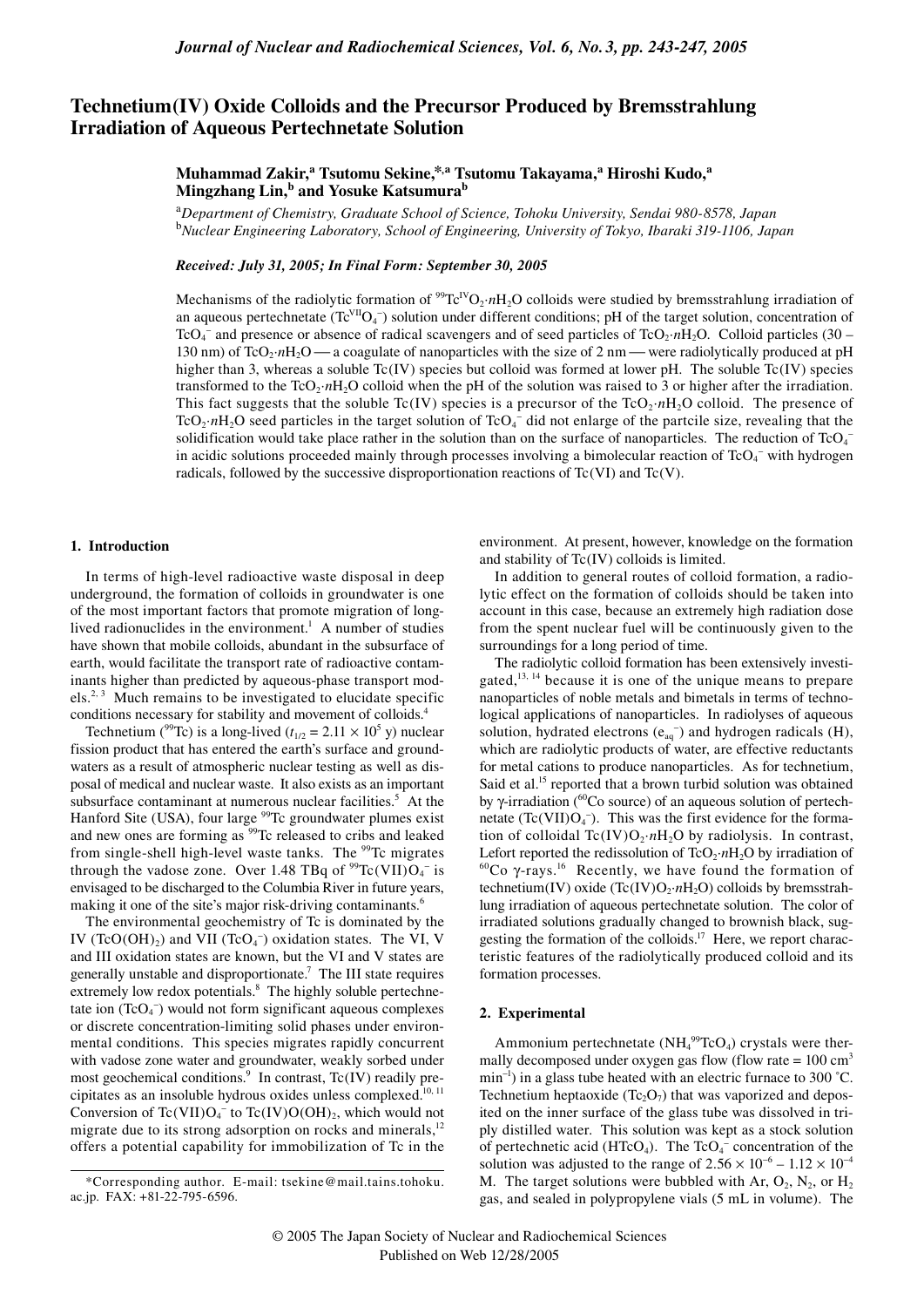

**Figure 1.** Energy dispersive X-ray spectrometry (EDXS) of **Figure 2.** Fraction of TcO<sub>4</sub> absorbed dose. The initial conc

target solutions of pH 1.8 and 2.7 were prepared by acidifying with sulfuric acid.

The target solutions were irradiated with bremsstrahlung from an electron linear accelerator of the Laboratory of Nuclear Science, Tohoku University. The irradiation setup was described elsewhere in detail.<sup>17</sup> The irradiation time was ranged from 5 min to 2 h. The pulse duration was 3 µs and the repetition rate of electron pulses per second (pps) was varied from 6– 300 pps. Target temperature was also varied from  $8-40$  °C.<sup>17</sup> The irradiated solutions were kept in an ice reservoir until chemical analysis.

The amount of Tc(IV) colloids was determined by ultrafiltration. One milliliter of the irradiated solution was passed through an ultrafilter (Millipore, nominal molecular weight limit = 3,000 or 10,000) by centrifugation (4000 rpm, 2 h). The concentration of <sup>99</sup>Tc was measured with a liquid scintillation counter (Aloka LSC 5100). UV–vis spectra were recorded on a Shimadzu MultiSpec-1500 in the range of 190–800 nm before and after ultrafiltration. Separation of soluble Tc species was performed by paper chromatography (Chromatography papers No. 51B, Advantec Toyo Co.). The chromatogram was developed for 20 cm length with an aqueous eluent having the same acidity of the target solution. Technetium species on the paper were visualized by using an imaging plate (Fuji Photo Film, BAS-IP SR-2005) and analyzed by a Bio Imaging Analyzer (Fuji Photo Film, BAS-5000).

A transmission electron microscope (TEM, JEOL JEM-2000 EXII) was used for evaluation of a mean size of colloids. Chemical composition of the colloids was confirmed by the energy dispersive X-ray spectroscopy (EDXS; Oxford Instruments Link-ISIS).

#### **3. Results**

Characterization by energy dispersive X-ray spectrometry (EDXS) of one colloid particle revealed that the colloid consisted of technetium and oxygen (Figure 1). The observed Xrays peaks were assigned to technetium, oxygen, copper and carbon; K $\alpha_1$  (Tc) 18.41 keV, L $\alpha_1$  (Tc) 2.424 keV, K $\alpha_1$  (O) 0.523 keV,  $K\alpha_1$  (Cu) 8.047 keV,  $K\alpha_1$  (Cu) 8.904 keV and  $K\alpha$  (C) 0.282 keV. The X-rays of copper and carbon arose from a copper grid coated with graphite used as a sample holder in the EDXS measurement.

As reported in the previous paper,<sup>17</sup> the size of colloid particles distributes around 30–130 nm in diameter. The shape of



− in the irradiated solution against absorbed dose. The initial concentration of TcO<sub>4</sub><sup>-</sup> was  $1 \times 10^{-4}$  M and  $pH = 6/7$  (neutral). The target solution was saturated with:  $\Box$ , H<sub>2</sub>;  $\blacksquare$ , Ar;  $\triangle$ , N<sub>2</sub>O;  $\blacktriangle$ , O<sub>2</sub>.

colloid produced depends on the temperature of target solutions during irradiation. Spherical particles were formed by the irradiation at 40  $\degree$ C (3–7 h), while irregular-shaped colloid particles composed of tiny particles (2 nm in diameter) were formed at 17 ˚C. The irregular surface feature was independent of the kind of dissolved gases and the absorbed dose. This is true for almost all particles produced by irradiation at  $17 \pm 3$  °C. Assuming that the tiny spherical particles has the same density as the  $TcO<sub>2</sub>$ crystal  $(3.02 \text{ g cm}^{-3})$ ,<sup>18</sup> we can describe that about 30000 of tiny particles (2 nm in diameter) coagulate to form colloids in a larger size. The colloids afforded by bremsstrahlung irradiation were amorphous.

The fraction of  $TcO<sub>4</sub><sup>-</sup>$  in the irradiated solution are plotted against the absorbed dose up to 50 kGy in Figure 2 for samples with an initial concentration of 0.1 mM. The fraction of  $TcO<sub>4</sub>$ sharply decreased in the  $H_2$ - and Ar-saturated solutions even in the low dose range. In the  $O<sub>2</sub>$ - and N<sub>2</sub>O-saturated target solutions, the colloid formation was not found up to 200 kGy.

The formation of  $TcO_2.nH_2O$  colloid was only observed in the solutions irradiated at pH 6–7 (neutral) and pH 4.6 (Figure  $3(a)$ ). The polymeric Tc(IV) species, the presence of which was suggested by Vichot et al.<sup>19</sup> was formed only in the solution at pH 1.8, acidified with sulfuric acid. Both Tc(IV) colloids and the soluble Tc(IV) species were formed at pH 2.7. Here, the polymeric Tc(IV) species was formed first in the low dose region followed by generation of TcO<sub>2</sub>·*n*H<sub>2</sub>O colloids (Figures 3(a) and 3(b)). The effect of the presence of sulfate ions was examined by adding  $Na<sub>2</sub>SO<sub>4</sub> (0.01 M)$  to the target solution (pH 4.6). Only the  $TcO_2 \cdot nH_2O$  colloids but polymeric  $Tc(IV)$  species were formed in the solution.

The presence of own seed particles which might enhance the formation rate of colloids by γ-radiolysis was also examined in this experiment. The fraction of  $TcO<sub>4</sub>$ <sup>-</sup> was determined for the irradiated TcO<sub>4</sub><sup>-</sup> solution in the presence and absence of seed  $TcO<sub>2</sub>.nH<sub>2</sub>O$  colloids. The results are shown in Figure 4 for the lower dose range up to 8 kGy. There is no significant difference in the  $TcO<sub>4</sub>^-$  fraction, irrespective of the irradiation with or without TcO<sub>2</sub>.nH<sub>2</sub>O seed particles.

In the neutral target solutions (pH  $6-7$ ), the TcO<sub>2</sub>·*n*H<sub>2</sub>O colloid yield or the decrease in  $TcO<sub>4</sub>$ <sup>-</sup> fraction in the solution depends on the initial concentration of  $TcO<sub>4</sub><sup>-</sup>$  as summarized in Table 1. The TcO<sub>2</sub>·*n*H<sub>2</sub>O colloid was not formed at  $2.56 \times 10^{-6}$ M of the initial concentration, the  $TcO<sub>4</sub><sup>-</sup>$  fraction remaining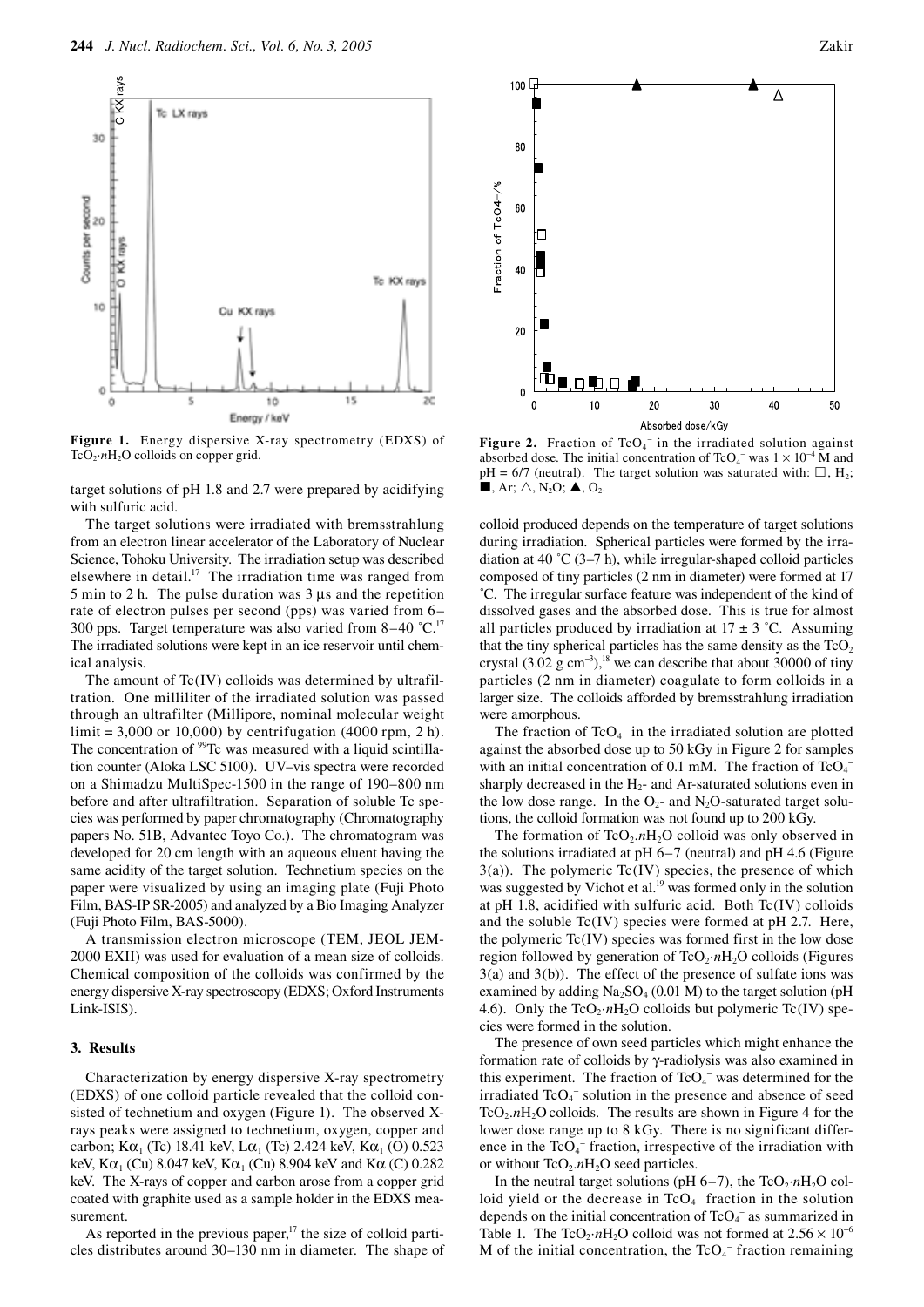

**Figure 3.** Fraction of Tc(IV) colloids (a) and soluble Tc(IV) species (b) in the irradiated  $TcO<sub>4</sub>^-$  solutions as a function of dose. pH of the target solutions was:  $\triangle$ , neutral (6/7); **I**, pH 4.6;  $\Box$ , pH 4.6 + 0.01 M Na<sub>2</sub>SO<sub>4</sub>;  $\bullet$ , pH 2.7;  $\circ$ , pH 1.8. Solid lines are a guide for eyes.



Figure 4. TcO<sub>4</sub><sup>-</sup> fraction in the solution against absorbed dose. The solution was Ar-saturated and the initial concentration of  $TcO<sub>4</sub>$  was 1  $\times$  10<sup>-4</sup> mol dm<sup>-3</sup>, in the presence (○) and absence (●) of TcO<sub>2</sub>·*n*H<sub>2</sub>O colloid. The temperature was  $8 \pm 2$  °C during irradiation.

100%. The yield of colloid was fluctuated between 6 to 10% at the absorbed dose above 0.8 kGy. The final concentration of TcO<sub>4</sub><sup>-</sup> reached 7.44 × 10<sup>-6</sup> M for  $[TeO_4^-]_{initial} = 1.12 \times 10^{-4}$  M and  $7.51 \times 10^{-6}$  M for  $[TeO_4^-]_{initial} = 7.86 \times 10^{-5}$  M.

# **4. Discussion**

Pertechnetate  $(^{99}TcO_4^-)$  ions were radiolytically reduced to tetravalent technetium before the  $TcO_2 \cdot nH_2O$  colloid formation. In general, the reduction reaction in radiolysis is brought about by reducing agents arising from radiolysis of water:

 $H_2O \rightarrow e_{aq}^-$ , H, OH,  $H_2$ ,  $H_2O_2$ ,  $O_2$ ,  $H_3O^+$ .

The reducing agents are hydrated electrons  $(e_{aq}^-, G$ -value =

**TABLE 1: Pertechnetate Fraction (%) in the Irradiated Samples for Different Initial Concentrations and Absorbed Doses. The Target Solutions were Neutral (pH 6–7)**

| $[TcO4$ <sup>-</sup> $]$ <sub>initial</sub> /M | Dose/kGy | $TcO4$ <sup>-</sup> fraction /% |
|------------------------------------------------|----------|---------------------------------|
| $1.12 \times 10^{-4}$                          | 0.18     | 62.9                            |
|                                                | 0.24     | 10.2                            |
|                                                | 0.5      | 8.2                             |
|                                                | 0.69     | 6.5                             |
|                                                | 1.6      | 6.5                             |
|                                                | 2.9      | 6.7                             |
|                                                | 6.8      | 7.1                             |
|                                                | 13.7     | 6.6                             |
|                                                | 23.8     | 6.9                             |
|                                                | 30.7     | 6.2                             |
| $7.86 \times 10^{-5}$                          | 0.15     | 50.9                            |
|                                                | 0.28     | 14                              |
|                                                | 0.44     | 14.7                            |
|                                                | 0.68     | 13                              |
|                                                | 1.8      | 11.4                            |
|                                                | 2.6      | 12                              |
|                                                | 9.7      | 9.8                             |
|                                                | 20.5     | 10.2                            |
|                                                | 28.4     | 8.7                             |
| $2.56 \times 10^{-6}$                          | 1.7      | 100                             |
|                                                | 6.3      | 100                             |
|                                                | 5.8      | 100                             |

2.7) and H radicals (*G*-value =  $0.6$ )<sup>20</sup> in neutral solution. The hydrated electron  $(e_{aq}^-)$  is a reducing agent stronger than the H radical. In the O<sub>2</sub>-saturated solution,  $e_{aq}^-$  and H are effectively scavenged by  $O_2$  to give  $O_2^-$ . In the N<sub>2</sub>O-saturated solution, N<sub>2</sub>O rapidly reacts with  $e_{aq}$ <sup>-</sup> giving rise to an OH radical that is a strong oxidizing agent. In  $H_2$ - or Ar-saturated solution, scavenging of eaq<sup>−</sup> and H radicals would be minimized because of the low  $O_2$  concentration (< 0.2 ppm). Moreover, the presence of H radicals in the  $H_2$ -saturated solution will scavenge the existing  $O_2$  molecules. Since the e<sub>aq</sub><sup>−</sup> (stronger reducing agents) is effectively scavenged by dissolved  $O_2$  and  $N_2O$ , the formation of  $TcO_2 \cdot nH_2O$  colloids does not take place (Figure 2). These facts suggest that  $e_{aq}^-$  plays a fatal role at an initial stage in the reduction of TcO<sub>4</sub><sup>-</sup>. Details of the role of  $e_{aq}$ <sup>-</sup> in the radiolytic reduction of  $TcO<sub>4</sub>^-$  were discussed in the previous paper.<sup>17</sup> Other possible reduction reactions of  $TcO<sub>4</sub><sup>-</sup>$  ions could be initiated by H radicals. In addition, hydrated electrons are converted to H radicals in acidic water, $21$  and the contribution of H radicals in the radiolytic reduction of  $TcO<sub>4</sub><sup>-</sup>$  should be effective in acidic solutions of the target .

Pertechnetate (TcO<sub>4</sub><sup>−</sup>) solution was electrochemically reduced at pH 1.5 as reported by Vichot et al.<sup>22, 23</sup> They suggested the occurrence of soluble polymeric Tc(IV) species (Tc<sub>n</sub>O<sub>p</sub><sup>(4*n*-2*p*)+</sup> with  $n > 2$ ) in acidic solution. The species was proposed to be  $Tc_3O_4^{4+}$  (Ref. 23) from the similarity of properties to  $Mo(IV)_3O_4^{4+}$  clusters<sup>24</sup> observed in acidic media. They also reported that the polymeric Tc(IV) species was soluble in an acidic solution and would aggregate each other at higher pH, resulting in TcO<sub>2</sub>· $nH_2O$ .

When the acidic solution (pH 1.8) was irradiated in the present experiment, the colloids were not formed (Figure 3(a)), although a soluble Tc(IV) species were formed (Figure 3(b)). This result suggests that H radicals effectively reduce  $TcO<sub>4</sub>$  to form soluble Tc(IV) species, because  $e_{aq}^-$  reacts with proton  $(H<sup>+</sup>)$  to generate H radicals in acidic water.<sup>21</sup> The soluble Tc(IV) species showed a strong absorption peak ( $\varepsilon$  = 6800 M<sup>-1</sup> cm<sup>-1</sup>) at 320 nm and a weak peak ( $\varepsilon$  = 700 M<sup>-1</sup> cm<sup>-1</sup>) at 500 nm in the UV–vis spectra.25 These absorption peaks could be assigned to polymeric Tc(IV) species from the similarity of the spectra and of the molar extinction coefficients reported by Vichot et al.<sup>19, 22, 23</sup>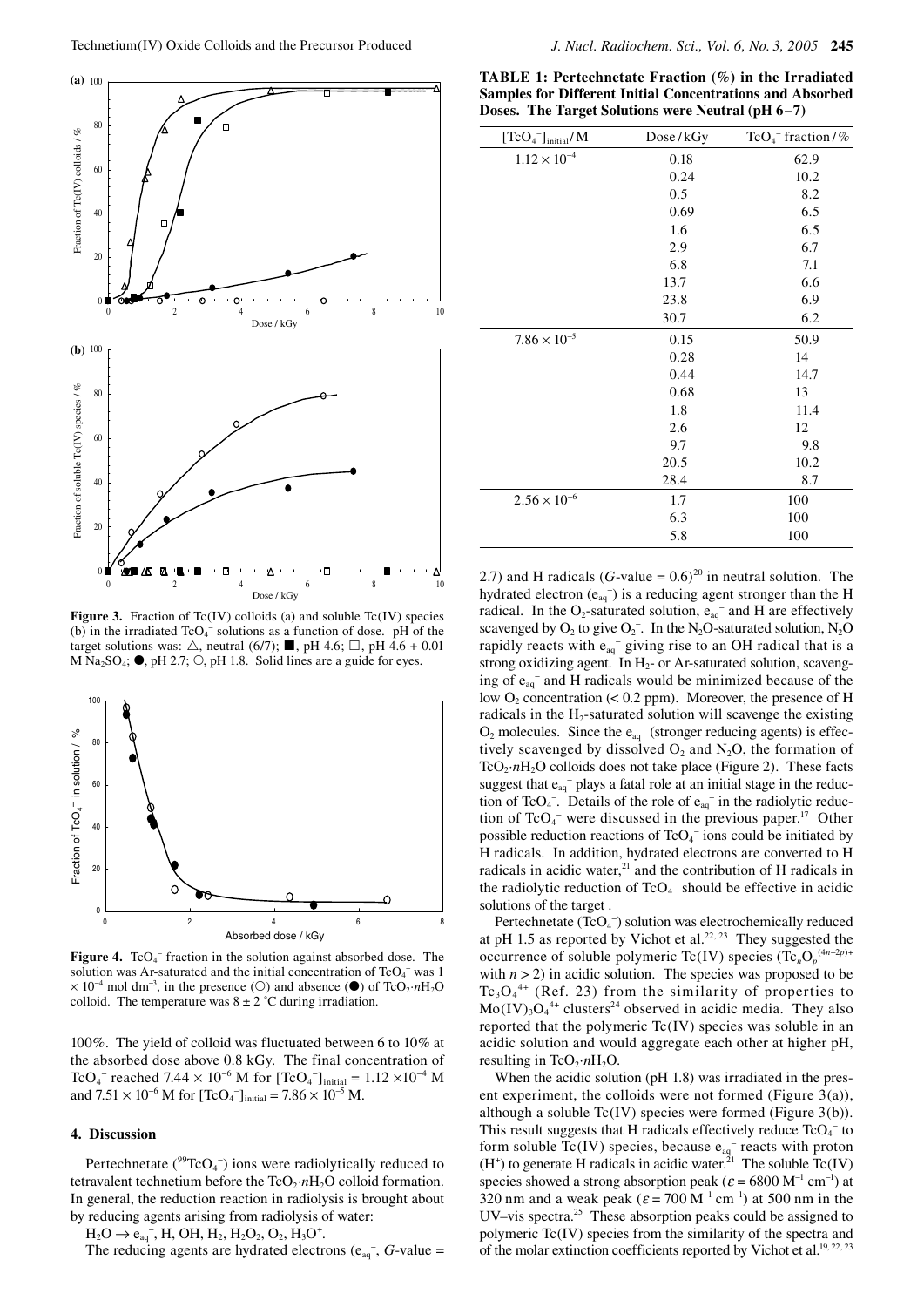No changes were observed in the spectra before and after ultrafiltration, indicating no colloid formation. When an NaOH solution was added to the solution containing polymeric Tc(IV) species,  $TcO_2 \cdot nH_2O$  colloids appeared eventually. In the target solution with the initial pH at 2.7, both  $TcO_2 \cdot nH_2O$  colloids and polymeric Tc(IV) species were formed by the irradiation (Figures 3(a) and 3(b)). It can be seen in the figures that the polymeric Tc(IV) species is produced early in the low dose region and followed by generation of the  $TcO_2 \cdot nH_2O$  colloids. Namely, the polymeric  $Tc(IV)$  species partly changed to TcO<sub>2</sub>· $nH_2O$  colloids at pH 2.7 as the dose increases. Hence, it seems reasonable to consider that the polymeric Tc(IV) species should be a precursor of the  $TcO_2 \cdot nH_2O$  colloids, although an exact stoichiometry of the polymeric species has not been clarified yet.

Reduction of  $TcO_4^-$  in the presence of colloidal  $TcO_2 \cdot nH_2O$ seed particles was also investigated. The own seed particles are known to enhance the rate of metal reduction in solution by γ-radiolysis. It is reported, for instance, that the reduction rate of Ag+ was largely enhanced when colloidal silver seed particles are present in the solution, and larger colloidal silver particles with a narrow size distribution are produced.<sup>26, 27, 28</sup> The reduction mechanism proposed is that reducing radicals transfer electrons to the seed particles, and the stored electrons finally reduce  $Ag<sup>+</sup>$  directly on the surface of the seeds. The metal nanoparticles in the solution principally work as a catalyst to enhance the coalescence to form larger particles. In the present experiment, however, no effects of colloidal  $TcO_2 \cdot nH_2O$ seed particles were observed as shown in Figure 4. The fact suggests that the  $TcO_2 \cdot nH_2O$  colloids are produced through solidification of  $Tc(IV)$  species in the solution, irrespective of the presence or absence of own seeds. Reoxidation of  $TcO_2 \cdot nH_2O$ colloids by irradiation, as reported for the dissolution of TcO<sub>2</sub>·*n*H<sub>2</sub>O by <sup>60</sup>Co γ-rays,<sup>16</sup> might also occur.

As reported in the previous paper,<sup>17</sup> a tiny  $TcO_2 \cdot nH_2O$  particle 2 nm in diameter must be a nanoparticle that is stabilized in the solution immediately after the colloid generation. The tiny particle generation can be explained by a mechanism proposed by LaMer.<sup>29</sup> The mechanism describes that solidification of solute in a solution is initiated at the solute concentration much higher than the solubility; so-called supersaturation.

Based on the LaMer's model, Sugimoto proposed a colloid generation mechanism that dealt with the emergence of nuclei with sizes distributed around a thermodynamically stable critical size under the supersaturation condition. $30$  Nuclei smaller than the critical size quickly dissolve again, while larger nuclei grow through the Ostwald ripening, resulting in colloids with suitable sizes stabilized in the solution. In our experiment, amounts of the polymeric Tc(IV) species increased with an increase of absorbed dose, and  $80\%$  of TcO<sub>4</sub><sup>-</sup> was converted to the polymeric Tc(IV) species at 6.5 kGy.<sup>25</sup> The stabilized colloids or nanoparticles of TcO<sub>2</sub>·*n*H<sub>2</sub>O (2 nm in diameter) appear through the solidification process of the colloid precursor, being followed by the growth of nuclei as mentioned above.

As pointed out in the previous section, the final concentration of TcO<sub>4</sub><sup>-</sup> is  $7.5 \times 10^{-6}$  M. This should be a concentration where the solidification of  $TcO_2 \cdot nH_2O$  colloid is initiated. It means that only 90% of the  $TcO<sub>4</sub><sup>-</sup>$  available in the target solution is converted to the  $TcO_2 \cdot nH_2O$  colloid. The target solution below this concentration (7.5  $\times$  10<sup>-6</sup> M) would not afford colloids but soluble Tc(IV) species as can be seen in Table 1 for  $[TcO_4^-]_{initial} = 2.56 \times 10^{-6}$  M. When the Tc(VII) reached 7.5 ×10<sup>−</sup><sup>6</sup> M in the irradiated solution, the Tc(IV) concentration is much higher than the reported solubility<sup>19</sup> of  $TcO(OH)_{2}$ , leading to the supersaturation condition.29

The chemical structure of this highly soluble Tc(IV) species is unknown, and further investigation is required to elucidate more details for conversion of the polymeric Tc(IV) species to  $TcO<sub>2</sub>·nH<sub>2</sub>O$  colloids. At present, the overall formation pro-



**Scheme 1.** Formation processes of  $TcO_2 \cdot nH_2O$  colloids by bremsstrahlung irradiation.

cesses of  $TcO_2 \cdot nH_2O$  colloids by bremsstrahlung irradiation can be summarized in the Scheme 1.

#### **5. Conclusions**

Characteristic features of  $^{99}Te^{IV}O_2 \cdot nH_2O$  colloids formed by bremsstrahlung irradiation of aqueous pertechnetate  $(Tc^{VII}O_4^-)$ solution are as follows. The diameter of the colloids distributes around 30–130 nm. Irradiation at 40 ˚C gave round-shaped colloids, whereas irregular-shaped colloid particles composed of nanoparticles (2 nm in diameter) were formed at 17 ˚C. The colloid formation was observed only in the target solutions at pH higher than 3. At pH lower than 3, the dominant product was the polymeric Tc(IV) species that should be a precursor of  $TcO<sub>2</sub>·nH<sub>2</sub>O$  colloids as proved by its transformation to the colloid at higher pH.

The reduction of  $TcO_4^-$  to afford  $TcO_2 \cdot nH_2O$  colloids proceeded mainly through the processes involving a bimolecular reaction of  $TcO_4^-$  with hydrated electrons  $(e_{aq}^-)$  followed by the successive disproportionation reactions of Tc(VI) and Tc(V) to Tc(IV). In the acidic target solutions,  $TcO<sub>4</sub>$ <sup>-</sup> was effectively reduced by H radicals to produce polymeric Tc(IV) species. When the Tc(VII) reached  $7.5 \times 10^{-6}$  M in the irradiated solution, concentration of the polymeric  $Tc(IV)$  species should be much higher than the reported solubility of  $TcO(OH)_{2}$ , leading to the supersaturation condition. The stabilized colloids or nanoparticles of  $TcO_2 \cdot nH_2O$  (2 nm in diameter) appear through the solidification process of the polymeric Tc(IV) species.

#### **References**

- (1) A. B. Kersting, D. W. Efurd, D. L. Finnegan, D. J. Rokop, D. K. Smith, and J. L. Thompson, Nature **397**, 56 (1999).
- (2) J. N. Ryan and M. Elimelech, Colloids and Surfaces. A*,*  Physicochem. Eng. Aspects **107**, 1 (1996).
- (3) T. Blume, N. Weisbrod, and J. Selkev, Geoderma **124**, 121 (2005).
- (4) J. E. S. Cziganny, M. Flury, and J. S. Harsh, Environ. Sci. Technol. **39**, 1506 (2005).
- (5) A. Aarkrog, L. Carlison, Q. Chen, H. Dahlqaard, L. Huynh-Ngoe, L. H. Jensen, S. P. Nielsen, and H. Nies, Nature **335**, 338 (1988).
- (6) J. K. Fredrickson, J. M. Zachara, D. W. Kennedy, R. K. Kukkadapu, J. P. McKinley, S. M. Heald, C. Liu, and A. E. Plymale. Geochim. Cosmochim. Acta **68**, 3171 (2004).
- (7) C. Bratu, G. Bratu, I. Galateanu, and M. Roman, Study of lower valence states of technetium. J. Radioanal. Chem*.* **26**, 5 (1975).
- (8) J. Pacquette and W. E. Lawrence, A spectroelectrochemical study of the technetium(IV)/technetium(III) couple in bicarbonate solutions. Can. J. Chem*.* **63**, 2369 (1985).
- (9) D. A. Palmer and R. E. Meyer, J. Inorg. Nucl. Chem. **43**, 2979 (1981).
- (10) J. A. Rard, M. H. Rand, G. Anderegg, and H. Wanner,